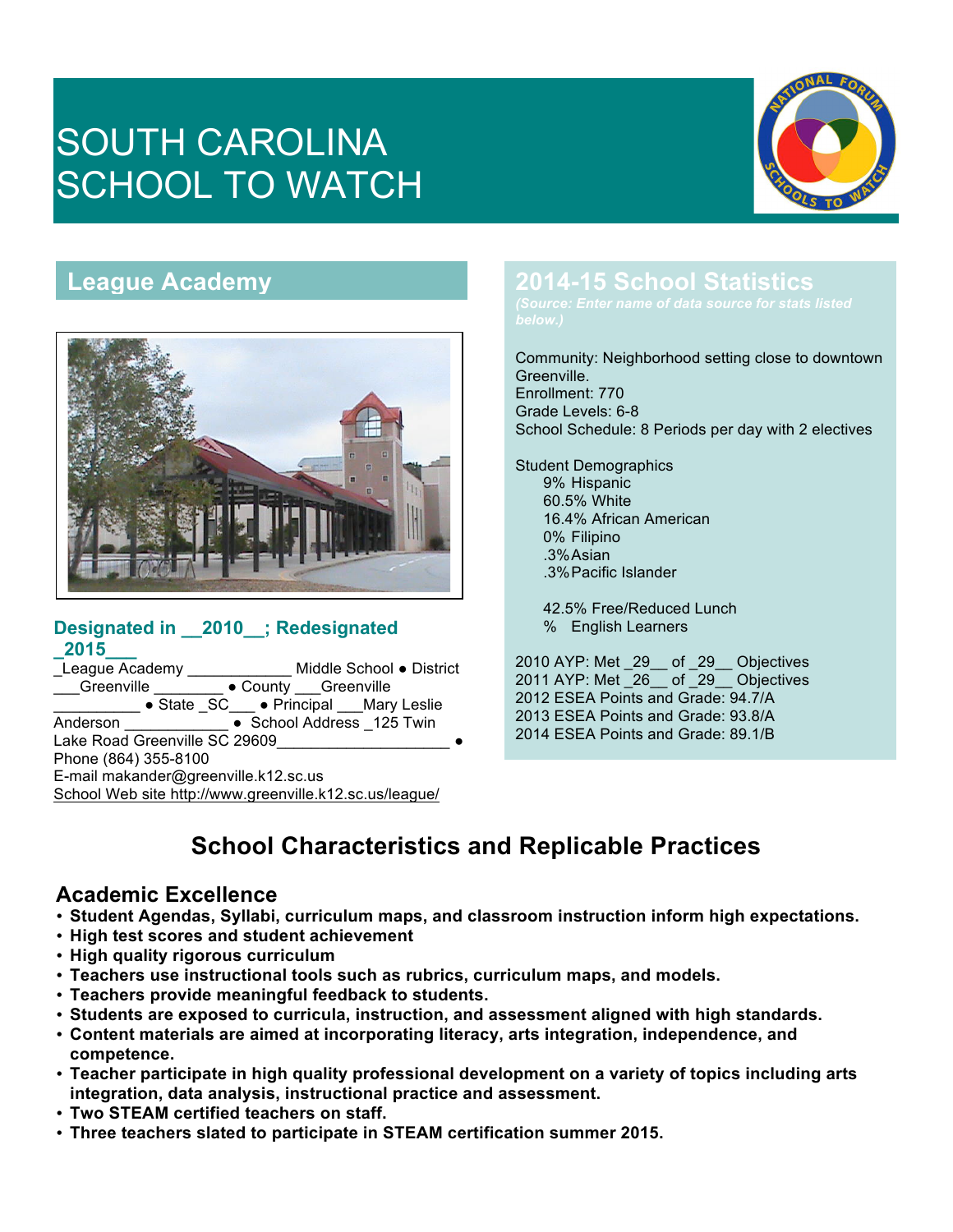# **South Carolina Schools to Watch <b>Page 2 Page 2** *League Academy*

#### **Developmental Responsiveness**

- **Employs The Middle School Concept**
- **Teachers and students are grouped in teams and grouped with an administrator and guidance counselor.**
- **Teachers plan both vertically and horizontally.**
- **Advisory groups meet approximately minutes per day.**
- **Students with special needs and English Language Learners are assigned case managers to support them in the middle school.**
- **Back to School Night for all students.**
- **Guidance and on-site mental health counselor provide counseling services in small groups and individually for students who need the service.**
- **Rising 6th Grade Boot Camp**
- **Full time school nurse on staff.**
- **Active PTA offers a variety of programs for parents including Internet Safety basic computer classes, and how to navigate the Parent Portal.**
- **School-Wide use of the student Responsibility Card for discipline.**
- **Sessions for students in advisory including school-wide expectations and procedures.**
- **Teachers stress the importance of using differentiation strategies, Cornell notes, essential vocabulary, graphic organizers, note cards, study skills, and interactive note-booking.**
- **Arts focused curriculum for all students.**
- **CATCH**
- **Girls on the Run**
- **Middle School Athletics including: Volleyball, girls and boys basketball, girls and boys soccer, softball, and baseball.**
- **Individual Graduation Plans for all 8th Grade Students**
- **Student Government Association, Beta Club**
- **Service projects include collecting towels for local shelter, canned food drives, Socktober Challenge, and Angel Tree.**

## **Social Equity**

- **Students are grouped heterogeneously in social studies, science, and the arts.**
- **Special education classes offer the Least Restrictive Environment.**
- **Offer inclusion math and ELA classes for resource students.**
- **Various tutorials offered for extra help and support in classes including offering time to make up work.**
- **Offer a variety of assessments and differentiation strategies to give all students access to the curriculum and assessment.**
- **Technology integration.**
- **Teachers attend state, district, and school level professional development on a regular basis.**
- **Partnership with Mentor Greenville.**
- **Variety of cultural materials in our Media Center and the media specialist is working on improving the cultural offerings that we already have.**
- **Parents are given a voice through PTA, SIC, and volunteering.**
- **Weekly letters, call-outs, texts, website updates and calendar updates**
- **Responsibility Cards**
- **PTA Reflections Contest Participants, Citizenship Awards, ACE Awards, Tommy Thompson Awards, and student recognitions are given throughout the school year.**